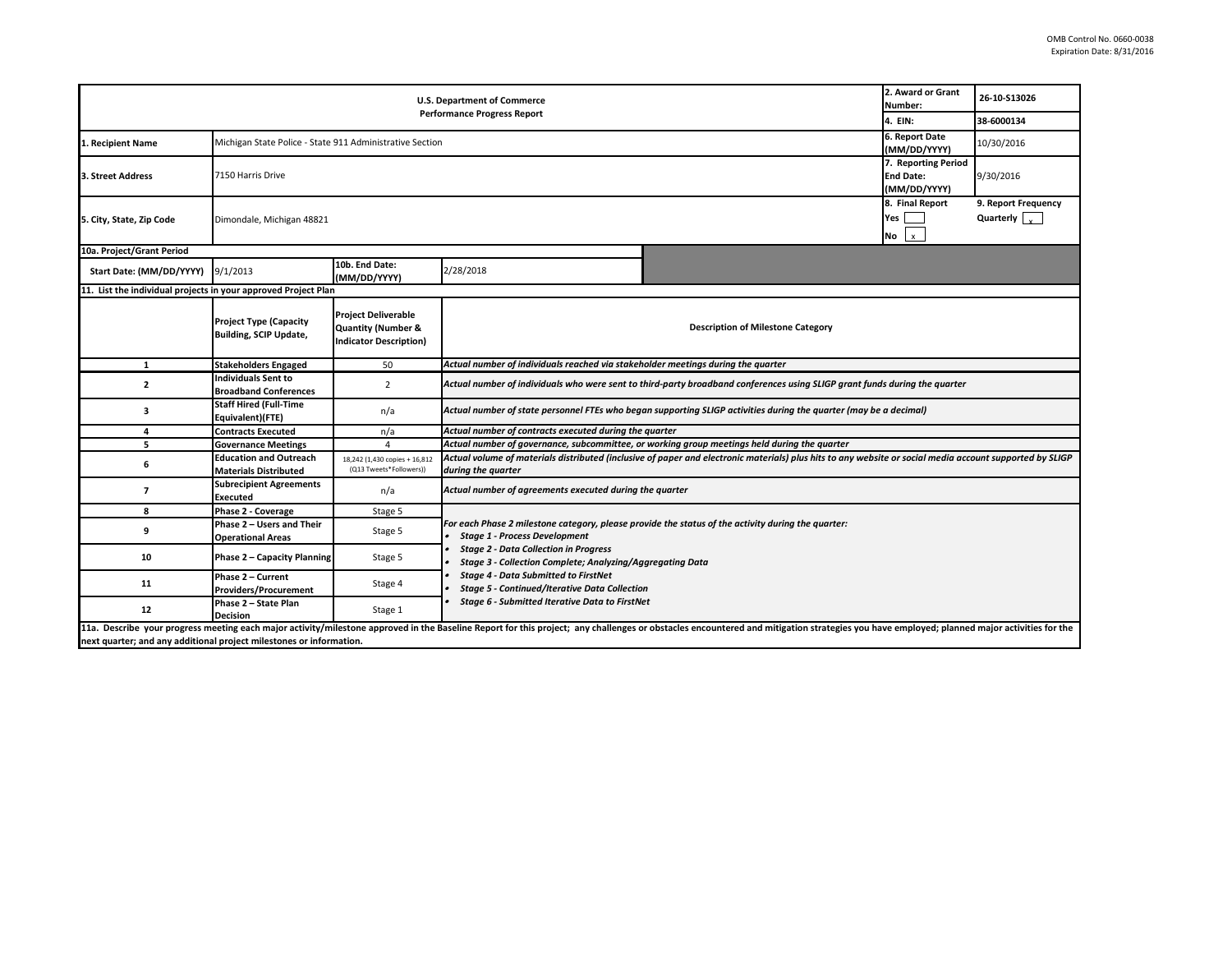OUTREACH AND EDUCATION:

- Presented at MI APCO Conference (August 22, 2016) 25 Attended
- Presented at MIGMIS Conference (September 14, 2016) 25 Attended

•

GOVERNANCE: (All Governance meetings were hosted in Lansing, MI with additional access through webinar)

• Hosted Monthly MI Public Safety Broadband Work Group Meeting (July 19, 2016)

• Hosted Monthly MI Public Safety Broadband Work Group Meeting (August 9, 2016)

• Hosted Monthly MI Public Safety Broadband Work Group Meeting (September 13, 2016)

• Participated in the MI Public Safety Communication Interoperability Board Meeting (September 13, 2016)

CONFERENCES:

• Attended APCO 2016 National Conference in Orlando, FL (August 15-17, 2016)

SOCIAL MEDIA:

The @MiPSBB Twitter Account metrics are 467 Followers, 517 Tweets and Following 376 as of September 30, 2016. Twitter has been a great tool for the MiPSB outreach team to provide information to our followers regarding outr opportunities, program updates and activities, governance items and related news items and discussions. Additionally, this has been beneficial to our outreach team in tracking activities with other SLIGP teams.

OTHER:

• Participated in FirstNet Consultation Task Team Meeting in Minneapolis, MN (7/12/16)

• Hosted FirstNet Executive Relationship Meeting in Lansing, MI (August 22, 2016)

• Hosted FirstNet Executive Relationship Meeting in Lansing, MI (August 22, 2016)

• Participated on Western States Alliance Call (August 8, August 22, September 5, 2016)

• Participated on FEMA Region V Call (September 15, 2016)

• Participated in SLIGP Quarterly Call (September 19, 2016)

11b. If the project team anticipates requesting any changes to the approved Baseline Report in the next quarter, describe those below. Note that any substantive changes to the Baseline Report must be approved by the Depart **Commerce before implementation.** 

Nothing at this time

**11c. Provide any other information that would be useful to NTIA as it assesses this project's progress.** 

Nothing at this time

**11d. Describe any success stories or best practices you have identified. Please be as specific as possible.**

The Michigan program formalized the structure, roles, and responsibilities of the Public Safety Broadband Workgroup through the adoption of a Workgroup Charter. The Charter identifies representation from government entity and fraternal organizations. Members are appointed by their respective agency or organization and consists of a cross-functional team that includes local, state, and tribal entities, that is geographically diverse with rep Michigan Regional Planning areas.

**12. Personnel** 

**12a. If the project is not fully staffed, describe how any lack of staffing may impact the project's time line and when the project will be fully staffed.**

**12b. Staffing Table -** *Please include all staff that have contributed time to the project. Please do not remove individuals from this table.*

| <b>Job Title</b>                        | FTE% | Project (s) Assigned                                                                                                               | Change                  |
|-----------------------------------------|------|------------------------------------------------------------------------------------------------------------------------------------|-------------------------|
| SWIC                                    | 0.5  | Provide oversight of all SLIGP project activities and outreach/education efforts                                                   | Continued work on SLIGP |
| <b>Grant Director</b>                   | 0.1  | Provide oversight of all grant fiduciary activities and reporting requirements for the state.                                      | Continued work on SLIGP |
| CIO / SPOC                              | 0.1  | Primary point of contact. Inform Governor's office                                                                                 | Continued work on SLIGP |
| SLIGP Program Manager                   | 0.8  | Project Management and operations                                                                                                  | Continued work on SLIGP |
| <b>Shared Services Director</b>         | 0.1  | Executive support and managing SLIGP project team                                                                                  | Continued work on SLIGP |
| Shared Services Director Admin Support  | 0.1  | Administrative support relating to SLIGP efforts including scheduling meetings, preparing materials and human resources activities | Continued work on SLIGP |
| Outreach Support Staff 1                | 0.1  | Data preparation for outreach support including research on stakeholders groups and potential outreach engagement opportunities    | Continued work on SLIGP |
| <b>Budget &amp; Procurement Analyst</b> | 0.1  | Advise in all procurement and purchasing required for SLIGP. Monitor and track staff time reporting and project invoices           | Continued work on SLIGP |
| Outreach Support Staff 2                | 0.8  | Data preparation for outreach support including research on stakeholders groups and potential outreach engagement opportunities    | Continued work on SLIGP |
| Outreach Support Staff 3                | 0.8  | Data preparation for outreach support including research on stakeholders groups and potential outreach engagement opportunities    | Continued work on SLIGP |
| SWIC Admin Support                      | 0.1  | Administrative support relating to SLIGP efforts including scheduling meetings, preparing materials and human resources activities | Continued work on SLIGP |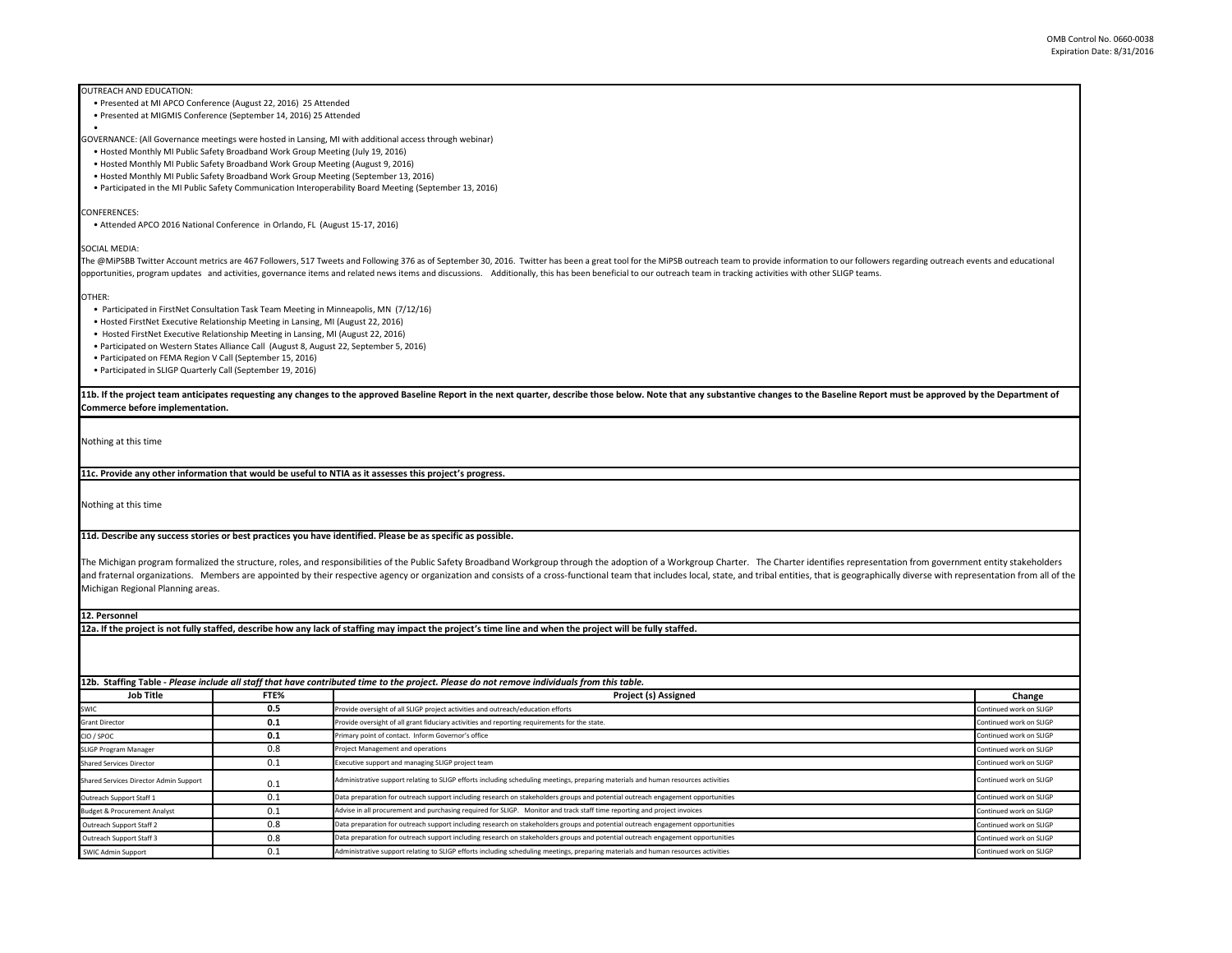| <b>Subject Matter Expert</b><br>Engineer | . . <u>.</u> | Provided technical support to project | d work on S |
|------------------------------------------|--------------|---------------------------------------|-------------|
| <b>Subject Matter Expert</b><br>Engineer | . . <u>.</u> | Provided technical support to project | $\cdots$    |
|                                          |              |                                       |             |